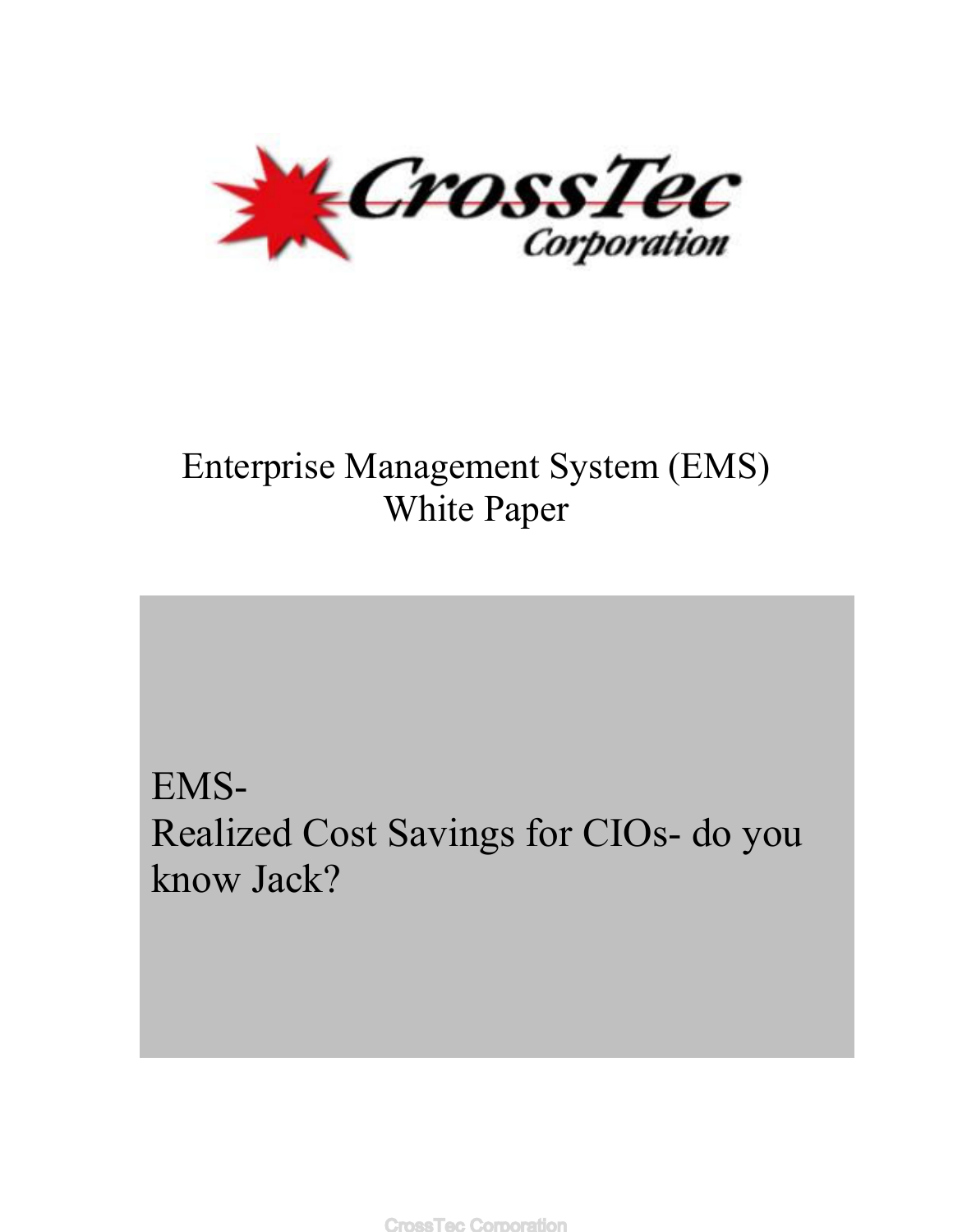#### Edited by Mark Krueger & Nancy Richards

 CrossTec Corporation 500 NE Spanish River Blvd. Suite 201 Boca Raton, FL 33431 (800)675-0729 / (561)391-6560 www.CrossTecSoftware.com

#### **Table of Contents:**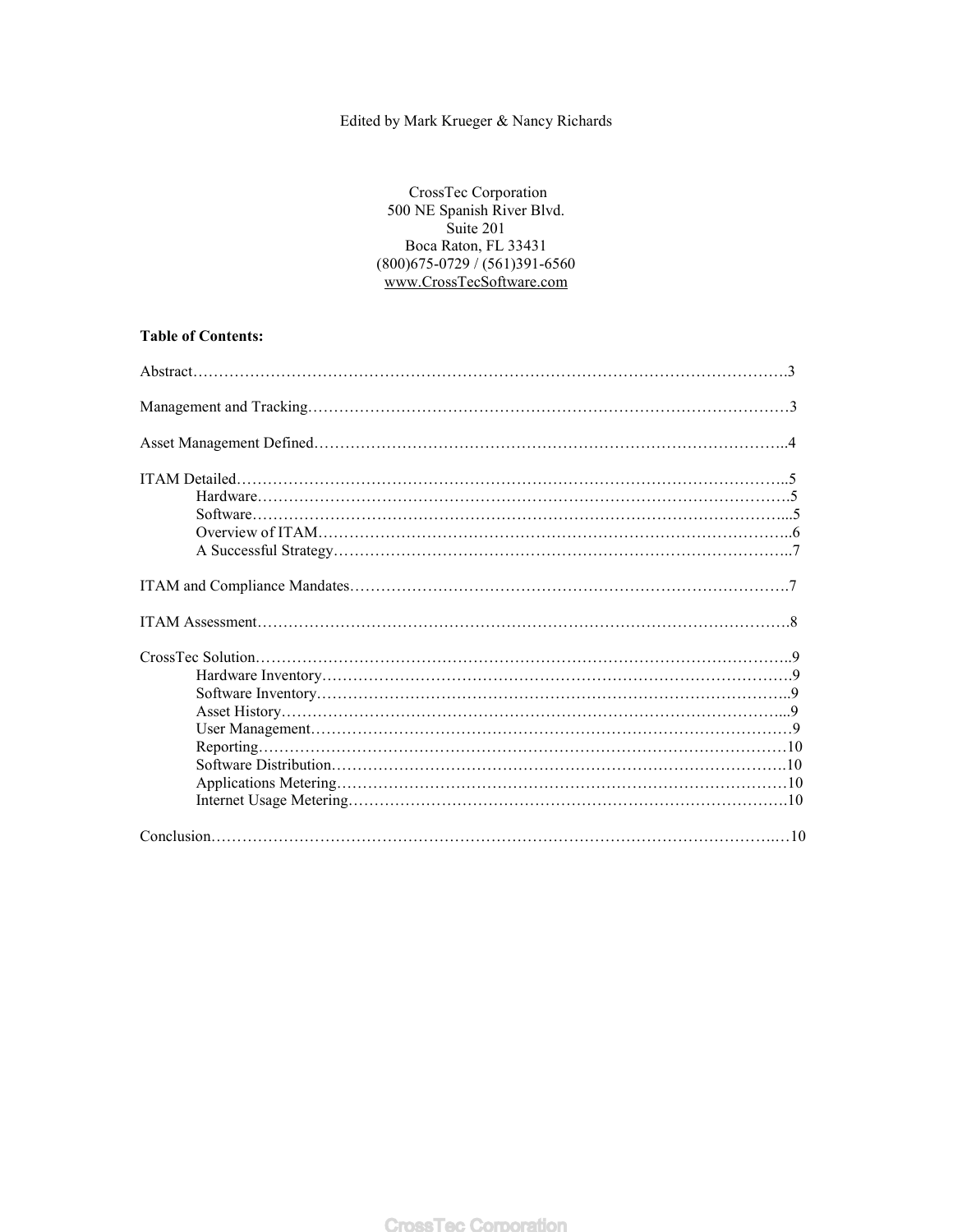## Abstract

Jack be nimble, Jack be quick, Jack jumped over a candle stick…what can we learn about this nursery rhyme? If we suppose Jack is within a modern IT Department, he is feeling the heat. The need or push toward IT efficiency and compliance has CIOs jumping. CEOs are looking to force a paradigm shift within those monies allocated to IT components from the long-standing 80/20 tenet. According to Editor in Chief and VP, Rob Preston, at Information Week: "the maintenance and upgrade became the recurring cost of doing business, to the point where spending on upkeep accounts for 80% of the average IT budget, with only 20% left for the new stuff that drives new revenue opportunities."<sup>I</sup> Jack doesn't want to get burned and may need a proverbial leg-up to get to where his CEO needs his department.

According to Nancy Lambert, with Forrester Research<sup>2</sup>, the steady increase in importance of management and monitoring of IT technologies is becoming vital for organizations- with an eye toward productivity and automation. The components which will address the various challenges faced by the CIO are manifold. IT management software is the key however, by which Jack, can accomplish the directives laid out for his department and his company's objectives toward better service delivery solutions. Like the elementary nature of the rhyme, effective IT asset management is a stepping stone toward future growth and development.

IT asset management controls a company's IT assets by budgeting, planning, monitoring, incident resolution, and determining the end of an asset's life. Given today's budget restrictions, hiring freezes, downsizing, governmental compliance regulations, and increased cost-cutting pressure - monitoring IT assets forces a *do more with less approach*. Without a comprehensive management program in place IT assets can cost far more than necessary through waste and redundancy (direct costs) and overly complex management and maintenance (indirect costs). Implementing an effective IT asset management program is a first step for companies to deal with these issues.

<sup>1</sup> Information Week, United Business Media Publication, Editorial, September 22, 2008. pg. 54

2 Forrester Research, Article: *IT Management Software* http://www.forester.com/Research/Document/0,7211,39996,00.html

## Management and Tracking

With constant pressure to reduce costs, the growing frequency of software vendor audits, and government regulations, managing IT assets is a vital corporate function - a potential liability if not performed properly. Inadequate or inaccurate reporting no longer simply wastes money; it can open a company to legal action. Regardless of a company's size, it must comply with software licensing requirements and, as it grows, increasingly stringent government regulations.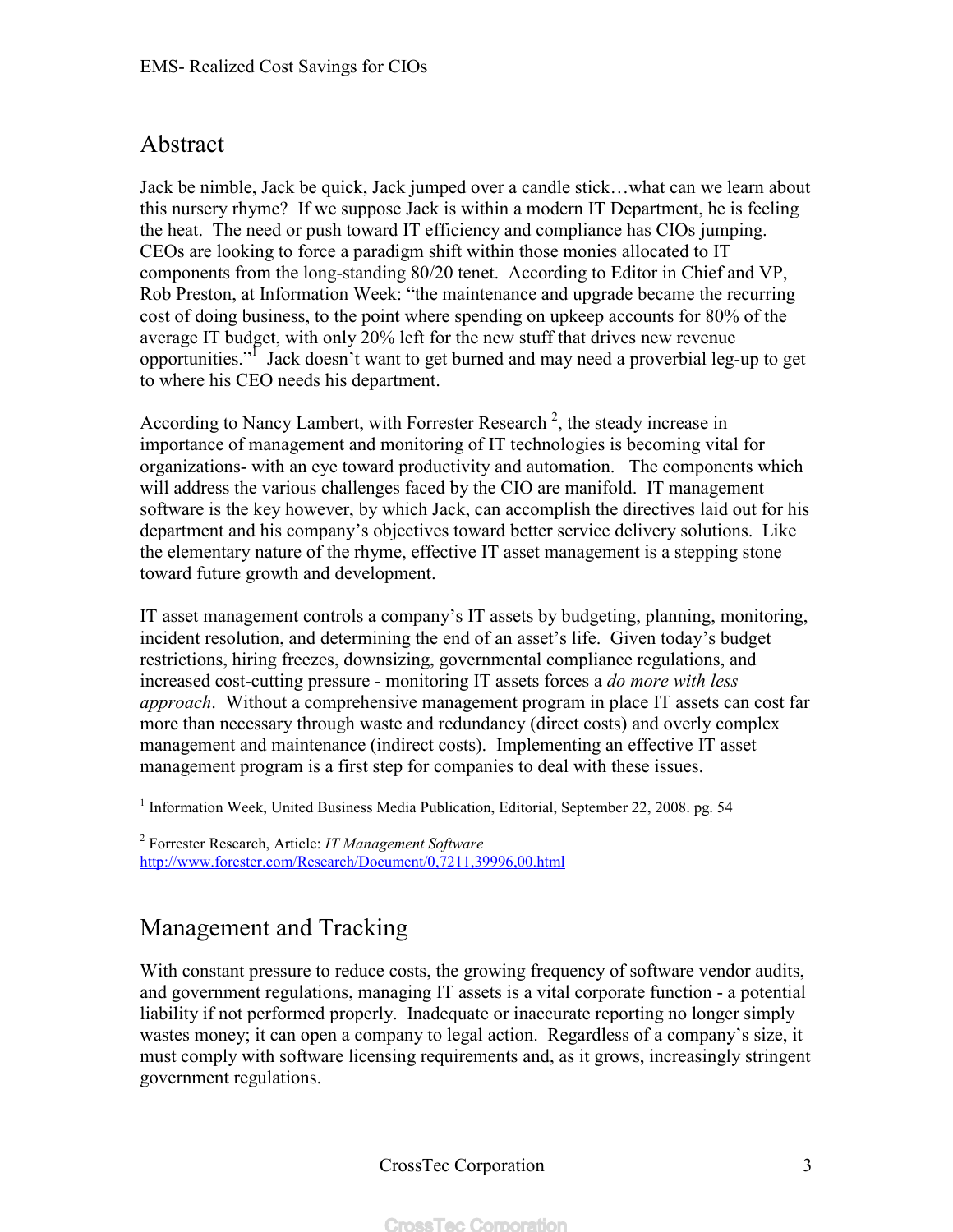State and federal lawmakers have introduced numerous legislative acts to safeguard data integrity and business assets and to ensure consumer privacy. Compliance is mandatory; violators will be prosecuted. If a company does not have systems in place to meet these legislative requirements, how will it demonstrate compliance while carrying on its dayto-day business?

From a cost-saving standpoint, knowing the inventory of IT assets is critical when deciding whether to purchase more assets, redistribute current assets, or retire them completely - along with their costly maintenance contracts and renewal fees.

Maintaining and distributing assets across the company is difficult and costly when the assets cannot be readily found. Knowing the location of assets, how they are configured, and how they are used allows a company to ensure that these assets are in the right place at the right time, properly equipped and supported.

Many companies don't have the resources to devote a full-time employee to IT asset management (ITAM), so the job often falls to already overworked IT personnel. ITAM is often overlooked as other IT concerns take precedence, reducing its effectiveness and opening a company to costly compliance issues, as well as wasting money through redundant and unnecessary spending.

The general consensus is that companies have two options: address ITAM by purchasing a software solution or outsourcing the ITAM function - or do nothing and hope for the best. Companies that choose the latter option may be gambling with their future.

## Asset Management Defined

IT asset management lets organizations optimize IT assets - hardware, software, and services - to achieve business goals and meet all legal requirements such as software license agreements and government regulations regarding accountability.

ITAM programs use software tools to "inventory" hardware and software, but they are much more than that. ITAM knows when each machine was purchased; what processor it uses; who installed what software on it and when; how often it is used; and when and how it will be (or was) retired. ITAM enables remote monitoring and provisioning, rather than laboriously tracking assets physically. An effective ITAM solution provides central management and configuration capabilities, cutting IT costs and speeding the upgrade and provisioning cycle.

With these tools in place, a company can tell where its IT dollars are and how they're being used. By automating ITAM, it is no longer a full-time job. A member of the IT staff can monitor the ITAM process along with other tasks, thus eliminating the need to dedicate a valuable employee to this one pursuit.

The need to account for every IT dollar is driven not only by economic necessity but also by increasing government regulation. No one department within a company is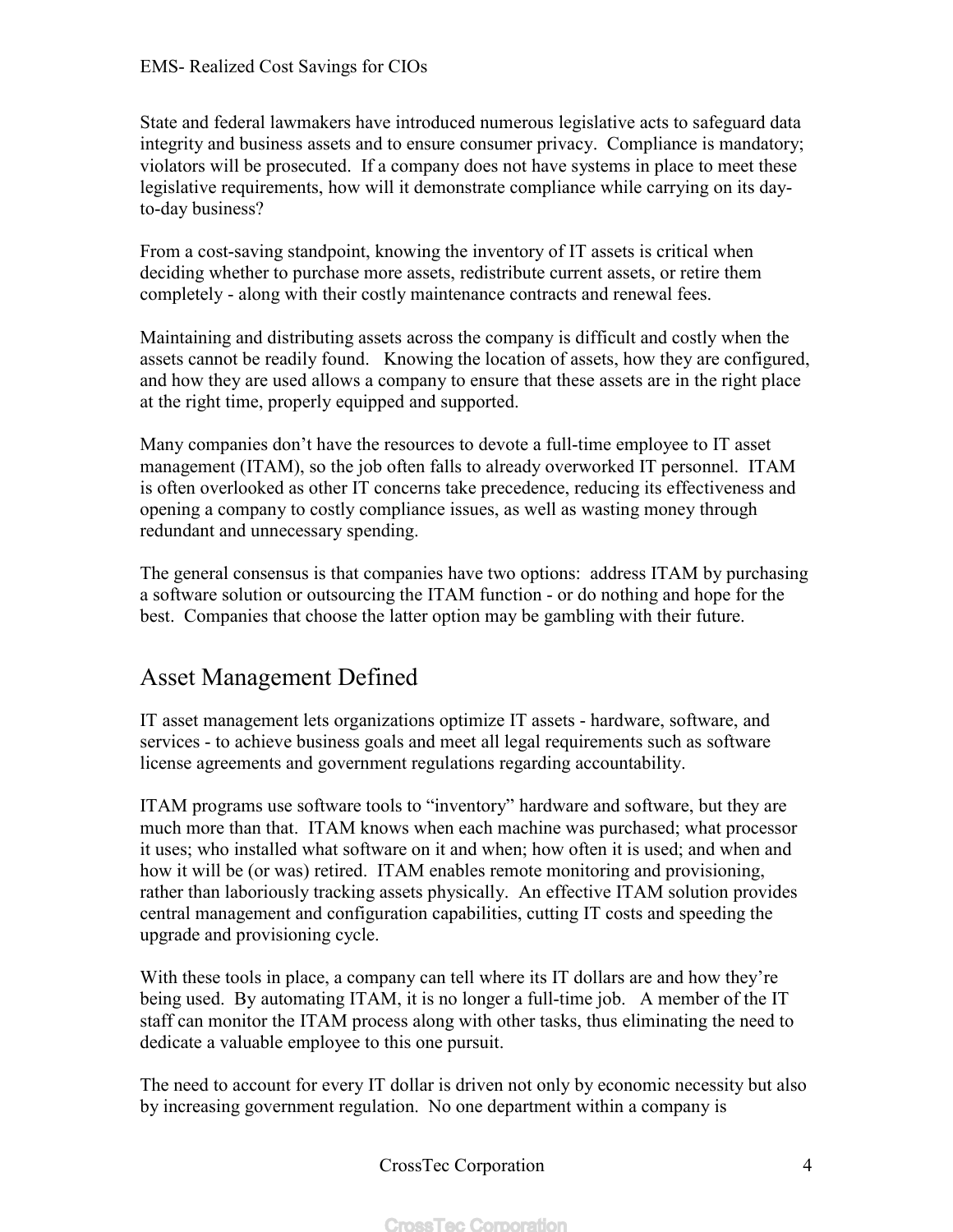responsible for compliance; an effective ITAM program must involve every department in every company.

## ITAM Detailed

ITAM can help an organization:

- Control IT purchases and deployment.
- Compare its actual needs with contract terms and purchase history.
- Avoid noncompliance and its associated legal risks.
- Eliminate unnecessary purchases.
- Determine optimum retirement dates for equipment nearing the end of its lifecycle.

When executed properly, ITAM provides:

- Significant improvement in technology ROI.
- Maximum operational efficiency and end-user productivity.
- Alignment between IT strategy and corporate strategy.
- Compliance with federal, state and local laws as well as software licensing agreements.

#### Hardware

ITAM tracks hardware assets: PCs, laptops, servers, PDAs, peripherals, routers, hubs, and others. It knows how many there are, where they are, their serial numbers, their make/model, their technical specifications, and their optimal retirement timeframe. ITAM knows who has these devices, what they use them for, and how often they use them.

Implemented properly, a complete ITAM solution answers basic questions such as:

- Does the right person have the right asset?
- Do they need more capability or less?
- Could someone else be more productive with an asset that an employee is underutilizing? Can the company avoid purchasing a new machine by transferring assets across departments?
- Are there machines that have reached the end of their useful lifecycle and should be retired?

### Software

ITAM tracks the software applications within an organization, such as:

- how many licenses or "seats"
- who has them
- who is using them
- what machines they reside upon.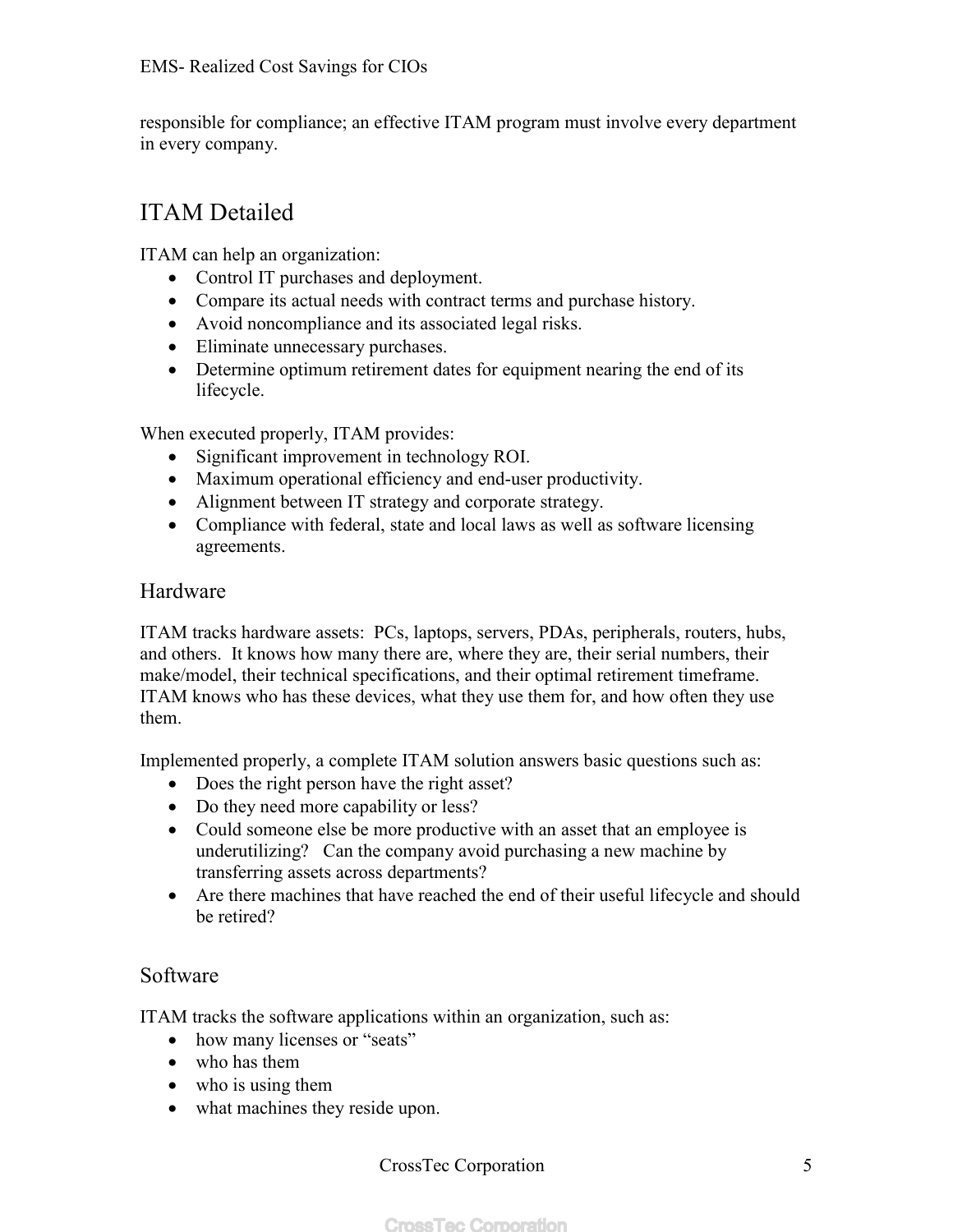ITAM helps monitor license usage more efficiently, tracking which software is being heavily used and which isn't being used at all, what needs to be renewed and when. Licenses can be transferred or eliminated based on usage trends, all tracked by the ITAM solution.

Poor or nonexistent asset management makes a company vulnerable to legal action. *Even if only one employee is using unlicensed software on a company asset, the company is now technically stealing that software.* An effective ITAM solution will track down unlicensed programs and the people using them, allowing the company to ensure legal compliance with all vendor licensing agreements.

## Overview of ITAM

The state of IT asset management today:

- According to Gartner, 70% of organizations have a 30% discrepancy between planned inventory and actual inventory.
- Up to 30% of an IT budget could be saved by effective asset management.  $3$
- Organizations that practice ITAM had 15% or lower TCO. Greatest savings were in procurement (160%); and operations (44%).  $4\overline{ }$
- Enterprises that reconcile assets can identify redundant or rarely used product. According to Gartner, one enterprise saved \$100,000 by dropping a product for which it was paying maintenance fees but no longer using.
- By retiring unused assets, companies may reduce tax bills for assets by as much as  $20-30\%$ . <sup>5</sup>
- Enterprises that do not integrate usage and inventory data overbuy software licenses for 60% of their portfolio and are non-compliant on 30% of their software.

These statistics suggest that organizations are either saving money and ensuring compliance by implementing ITAM or, more often, wasting money and risking noncompliance by not implementing ITAM.

<sup>3</sup> Gartner, Inc.: *Life Cycle Management Underpins IT Asset Management*, F. O'Brien, August 6, 2004 4 IDC: *Asset Management Lowers TCO*, August 31, 2004.

<sup>5</sup> KPMG: Return *on Investment Analysis for "Enterprise Desktop Computer Management*, 1999. Garner, Inc., in *Accountancy*, November 1, 2004.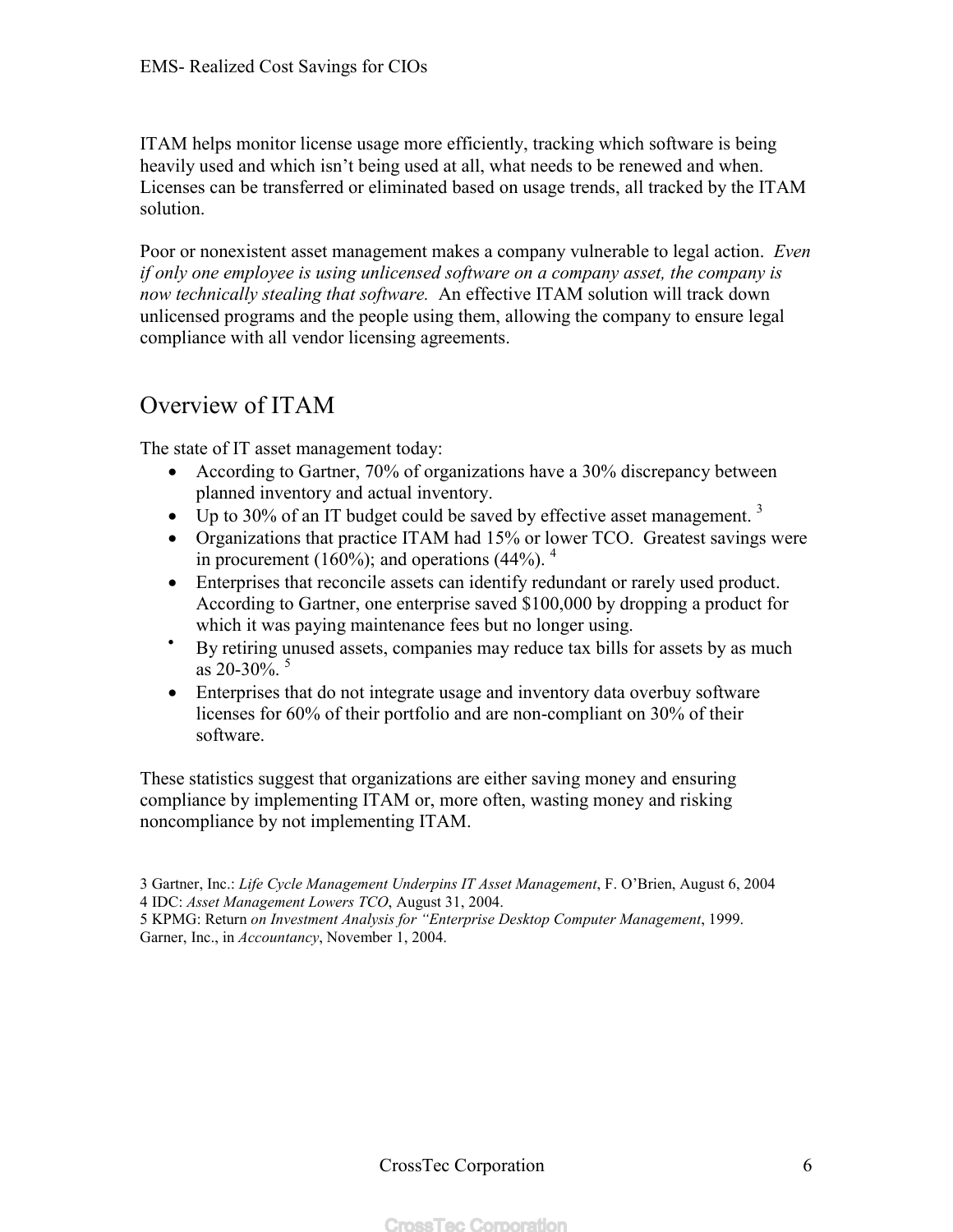## A Successful Strategy

Often, ITAM is brought in as a solution when a company faces an issue such as Y2K, software license compliance audits, or threatened prosecution regarding compliance with government regulations. Once such issues are resolved, however, ITAM can lose it priority.

*ITAM is not crisis management*, it is a process to control the day-to day operation and utilization of IT assets, ensuring that an organization realizes maximum efficiency from these assets and the employees using them. ITAM should be implemented as a process improvement, not a "quick fix." While it usually shows measurable ROI quickly, an ITAM solution will ultimately prove itself through longer-term cost reductions throughout the organization.

Quantifiable benefits include the ability to procure only required hardware and software assets, establish the optimum level of maintenance agreements, and negotiate better pricing and terms. Qualitative benefits include productivity improvements and better identification and management of risk exposure.

To optimize an ITAM program, the following considerations should be addressed:

- **Link IT to business objectives** An effective ITAM program must link asset management strategy to both IT strategy and overall business strategy.
- **Incorporate lifecycle processes and governance** An effective ITAM program must include a lifecycle approach to assets and a governance infrastructure to ensure immediate and long-term success.
- **Avoid common mistakes** Companies that fail at ITAM often blame poor communication, failure to analyze data, and inadequate focus on process.

To survive and prosper, companies must realize the full potential of their IT assets. This is only possible through a comprehensive ITAM program that goes beyond technology, establishing asset lifecycle processes and the governance infrastructure required to ensure both immediate and long-term success.

## ITAM and Compliance Mandates

Because of the growing number of regulatory compliance measures initiated by government, businesses are under new pressure to monitor and report on their assets, including all assets associated with running the business - especially IT assets.

The Health Insurance Portability and Accountability Act (HIPAA) and the Sarbanes-Oxley Act (SOX) are just two of the legislative initiatives that require organizations to keep a close eye on IT assets at all times. Each legislative initiative carries it own set of compliance requirements. As companies try to manage these diverse requirements, organizational boundaries between IT and other departments are blurring. Compliance is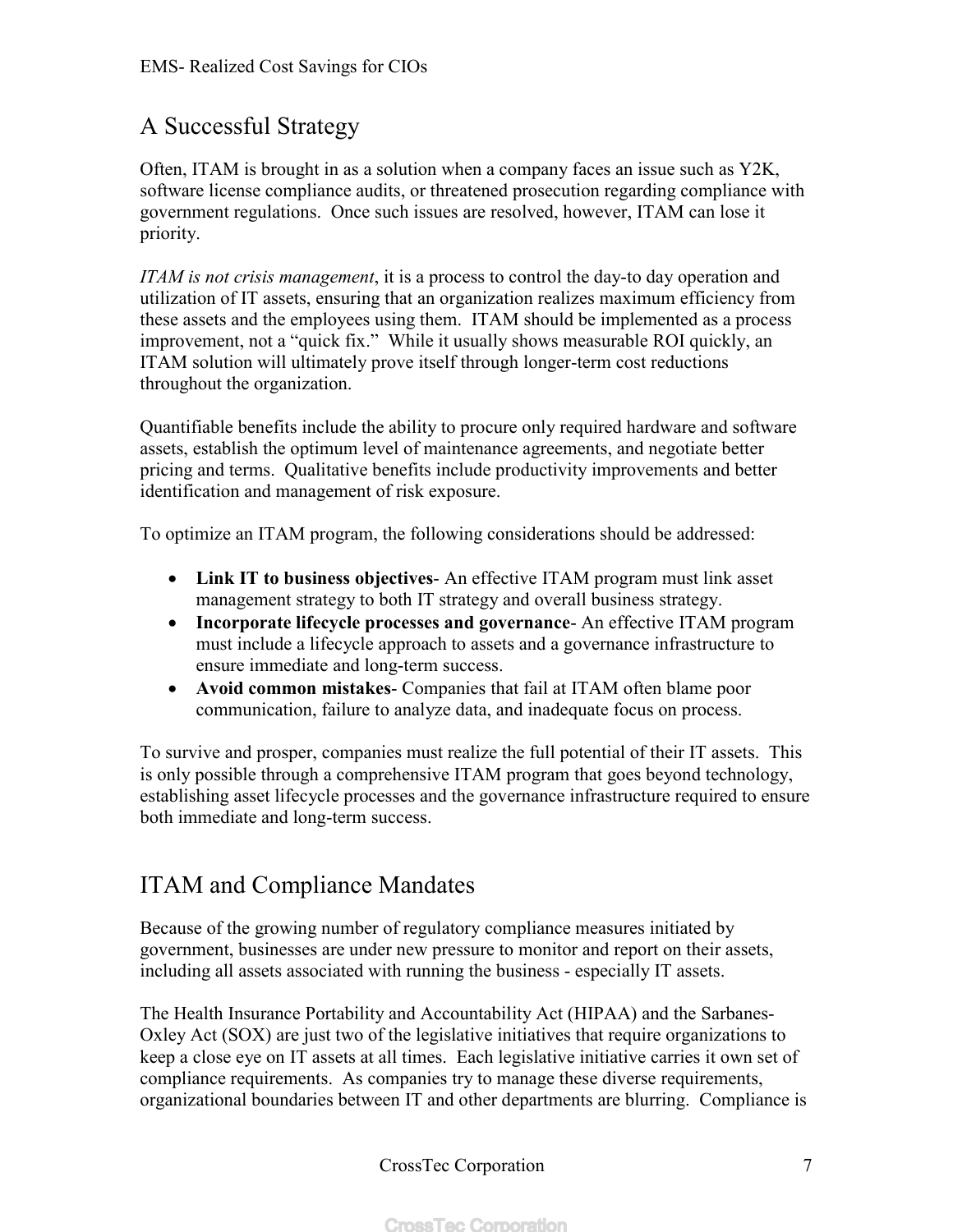no longer solely the concern of the CEO, CFO, Board of Directors, or internal auditing team; just as asset tracking is no longer the responsibility of only the CIO and IT managers. Today, compliance and IT security must be company-wide issues.

## ITAM Assessment

Companies need to maintain a level of compliance that exceeds even the most rigid requirements by monitoring and enforcing ITAM policies at all times. Therefore, an effective solution surpasses all compliance requirements, whether set forth in HIPAA, SOX, or elsewhere. Meeting these requirements also helps ensure that the cost-saving benefits of ITAM will be realized.

When considering an ITAM solution, look for the following:

- Efficient and accurate discovery of *all* IT assets, including routers, printers, servers, laptops, PDAs, and workstations.
- A structured approach to software discovery across the company, with application, suite, and version recognition for both workstations and servers.
- A centralized asset repository that houses the physical, contractual, and financial information for each asset, along with information about software throughout the organization, including versions, user, and number of copies.

Misconceptions abound regarding ITAM (and other) solutions; the following are some of the most popular:

- **"Methodology is first and foremost about technology"** Methodology must be based on what works for an organization and to help it to meet its business needs. Technology is the tool to reach the goal, not the goal itself.
- **"The IT platform with the lowest-cost TCO is the best choice"** The IT manager must ensure that a platform can run the company's existing applications and work with its existing infrastructure; otherwise, a best-of-breed platform may be worthless.
- **"Soft costs don't count"** Indirect costs can account for up to 60% of an organization's total outlay on IT;  $<sup>6</sup>$  rarely do the largest costs show up on a vendor</sup> invoice.

The best solution for any company is the one that meets its stated business goals, works best with its existing systems and processes, and provides lowest true TCO (soft costs included).

6 Gartner, Inc.: *Total Cost of Ownership; The Impact of System Management Tools*, D. Cappuccio, B. Keyworth, W. Kirwin.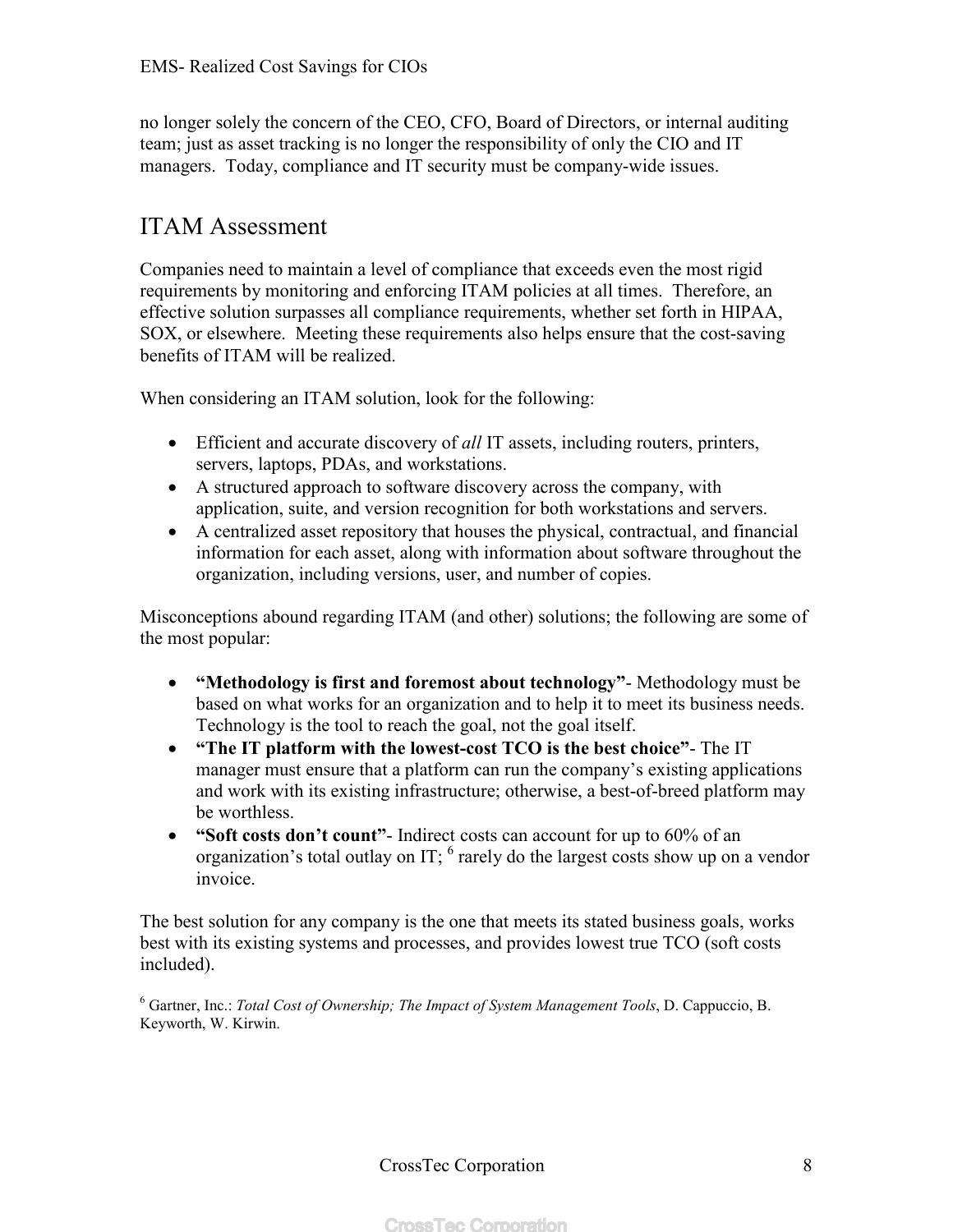## CrossTec Corporation's Solution

Central management and accounting of IT assets in a secure, coordinated, and efficient manner is the key to effective and secure ITAM. The optimal solution is to combine hardware and software inventory monitoring with software distribution, application and Internet metering, alerting & reporting capabilities, web-based help desk, and remote control functionality.

The CrossTec EMS (Enterprise Management System) software offers this combination of features and function, providing a centralized solution to your current IT asset management needs while preparing you to meet increased regulatory compliance requirements as the business grows.

#### Hardware Inventory

EMS's hardware inventory module presents all information about a specific hardware asset, such as CPU, BIOS, memory, and memory slots used/available. EMS provides summaries by category; hardware inventory reports can be viewed for single client, department, dynamic group, or the whole company. Inventory settings can be configured for all EMS clients or separate departments.

#### Software Inventory

EMS features a detailed summary of all applications detected on a target PC; this information is displayed on either a PC-by-PC basis or on a group basis. EMS reports the number of applications installed on every EMS client within the company and monitors current license levels.

#### Asset History

Effective ITAM involves not only knowing what assets are currently located on the network but also being able to identify historical changes. The history option enables you to track changes to a client's hardware and software. Each time EMS gathers inventory data it compares the current data against information held on the server and records any differences in the history.

#### User Management

EMS provides a range of features to locate and manage PCs and users within a networked environment. EMS stores key user data along with supporting asset, lease, and maintenance data. EMS also provides the mechanism to create dynamic groups that can be added to the main company tree view and can contain PCs from any number of departments.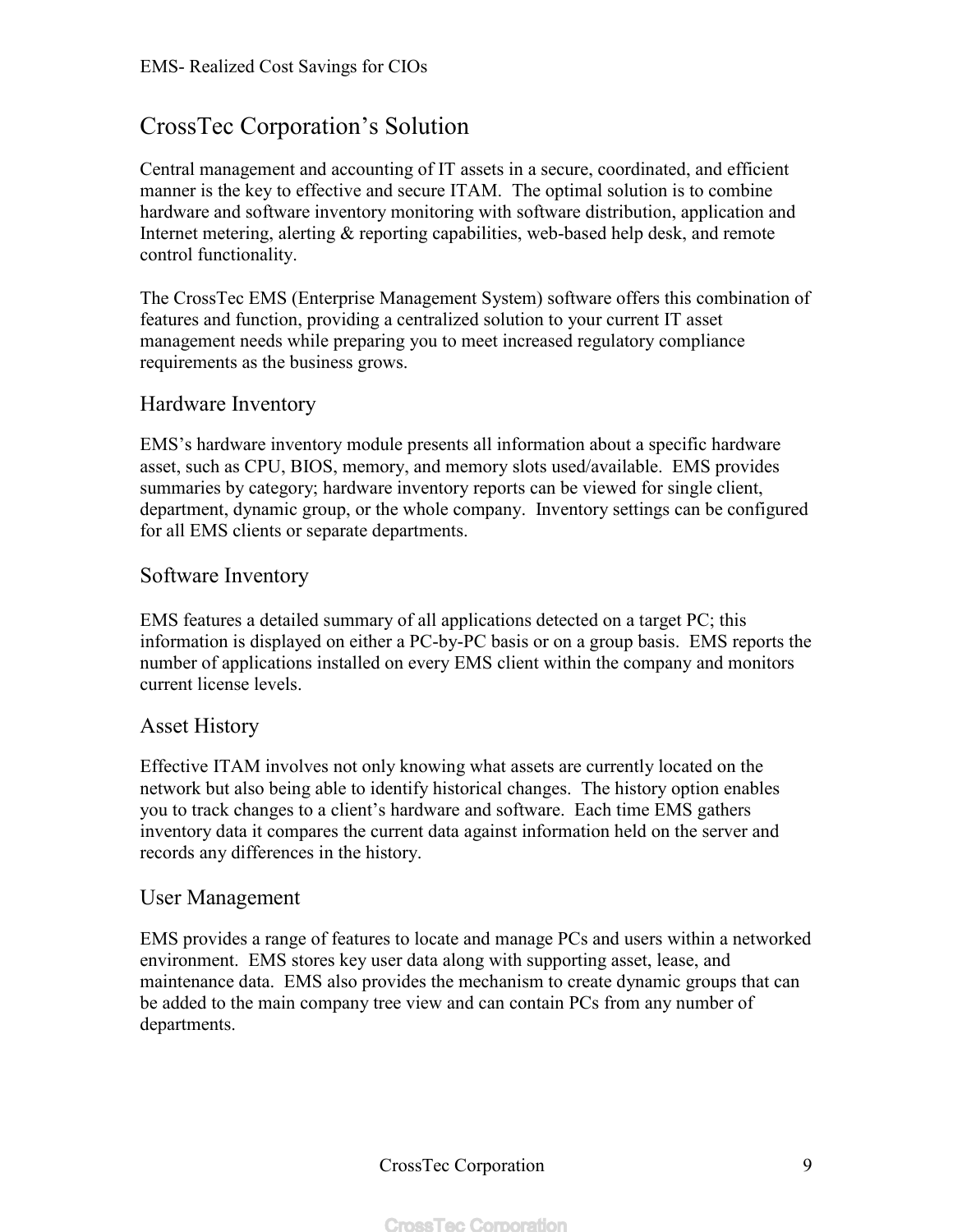### Reporting

Reporting enables IT managers, purchasing agents, and executives to use the data obtained through their ITAM program. EMS offers two types of reports;

- 1. On Screen reports contain supporting bar and pie charts and drilldown capabilities on all key summary data.
- 2. Print Optimized reports are powered by a Crystal Report engine that offers a full set of management reports.

Both reports can be printed or exported to file formats such as Adobe Acrobat (.pdf), Microsoft Word (.doc), and Microsoft Excel (.xls).

#### Software Distribution

EMS provides a multi-delivery option for software distribution. An operator can define a software package to be deployed; once created, the application package can be automatically pushed to target PCs for deployment or published centrally.

#### Application Metering

The EMS application metering component identifies all applications installed on client PCs; details reflect the time the application was started and finished, the actual time it was in use; and when viewed at departmental level, shows summaries by frequency of use or by duration. Application usage can be restricted on target PCs for all users or limited to specific PCs.

#### Internet Metering

The EMS Internet metering module provides a detailed summary of Internet (or Intranet) activity on a user PC: URLs visited, duration on a page, and page analysis within a specific URL are all recorded. EMS even provides a quick link to review a specific URL. Internet metering also provides the ability to restrict URL access based on its status or by a time-based policy.

## Conclusion

A company's IT assets account for the largest portion of its overall IT budget; properly managing and accounting for these assets is the key to making sure each IT dollar is well spent. An ITAM solution such as EMS combines hardware and software inventory with software distribution and application; Internet metering; and remote control functionality that can ensure that IT assets are where they should be, set up optimally, and being used to their best advantage. Moreover, IT departments are steadily looking toward establishment of quality control and best practices; EMS complies with the ITIL (Information Technology Infrastructure Library) framework.